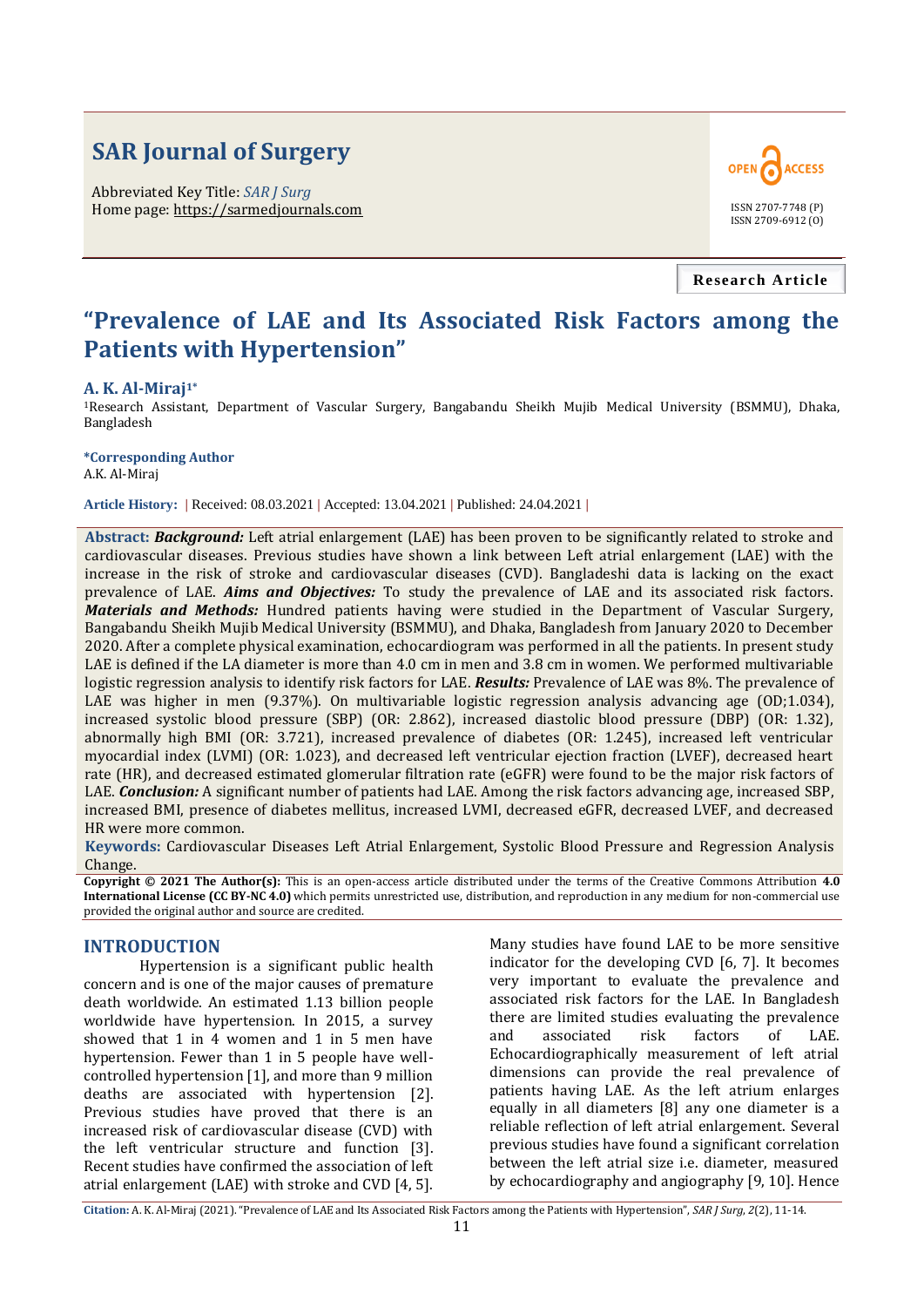present study is planned to investigate the prevalence of LAE in our tertiary care centre using echocardiographic examination and to explore independent risk factors of LAE. Therefore, the study of the prevalence of LAE and its risk factors is becoming increasingly important. However, very few studies conducted on the general population have focused on LAE. At present, almost all of the research is aimed at patients with high blood pressure (BP), or those who are hospitalized.

### **MATERIALS AND METHODS**

Present prospective study was performed on 100 patients who visited the Department of Vascular Surgery, Bangabandu Sheikh Mujib Medical University (BSMMU), and Dhaka, Bangladesh from January 2020 to December 2020. After a complete physical examination, echocardiogram was performed in all the patients. After a detailed demography including age, sex, height, weight, diabetes mellitus and Current smoking and drinking habit, a detailed laboratory investigations were performed including SBP (mmHg), DBP (mmHg), HR (bets /minuts), HDL-C (mg/dl), LDL-C (mg/dl), TG (mg/dl), TC (mg/dl), eGFR (mL/min/1.73 m2), Haemoglobin (g/L), LVDd (cm), IVST (cm), PWT (cm), LVMI ( $g/m2$ ), LVEF (%) and E/A for all the patients.

### **DATA ANALYSIS**

All the data analysis was performed using IBM SPSS version 20.0 software. Quantitative data is expressed as mean and standard deviation whereas categorical data is expressed as percentage. Descriptive analysis was performed for the baseline details. Multivariable logistic regression analysis was performed to find out the odds ratio of each variable. P value of <0.05 is considered as significant.

#### **RESULTS**

A total of 100 participants (68 women and 32 men) were included in the study. The mean age was 56.54 years. The overall prevalence of LAE was 8%. The prevalence of LAE was 7.53 % in women and 9.37 % in men. Patient baseline characteristics are shown in [Table-1]. Prevalence of LAE was 8%. The prevalence of LAE was higher in men (9.37%). On multivariable logistic regression analysis

advancing age (OD;1.034), increased systolic blood pressure (SBP) (OR: 2.862), increased diastolic blood pressure (DBP) (OR: 1.32), abnormally high BMI (OR: 3.721), increased prevalence of diabetes (OR: 1.245), increased left ventricular myocardial index (LVMI) (OR: 1.023), and decreased left ventricular ejection fraction (LVEF), decreased heart rate (HR), and decreased estimated glomerular filtration rate (eGFR) were found to be the major risk factors of LAE [Table 2].



**Fig-1: Sex distribution of patients**

| Table-1: Baseline characteristic of the patients |  |  |  |
|--------------------------------------------------|--|--|--|
| LAE $(n=8)$                                      |  |  |  |
| $56.54 \pm 11.42$                                |  |  |  |
| 37.5%                                            |  |  |  |
| 25%                                              |  |  |  |
| $152.23 \pm 22.43$                               |  |  |  |
| $82.68 \pm 10.52$                                |  |  |  |
| $72.23 \pm 8.90$                                 |  |  |  |
| $27.65 \pm 2.45$                                 |  |  |  |
| 25%                                              |  |  |  |
| $48.34 \pm 6.32$                                 |  |  |  |
| $119.34 \pm 12.85$                               |  |  |  |
| $167.89 \pm 21.42$                               |  |  |  |
| $208.04 \pm 24.11$                               |  |  |  |
| $88.02 \pm 18.51$                                |  |  |  |
| $138.28 \pm 24.50$                               |  |  |  |
| $5.07 \pm 0.55$                                  |  |  |  |
| $1.01 \pm 0.38$                                  |  |  |  |
| $0.96 \pm 0.36$                                  |  |  |  |
| $110.44 \pm 87.80$                               |  |  |  |
| $61.33 \pm 4.77$                                 |  |  |  |
| $0.91 \pm 0.74$                                  |  |  |  |
|                                                  |  |  |  |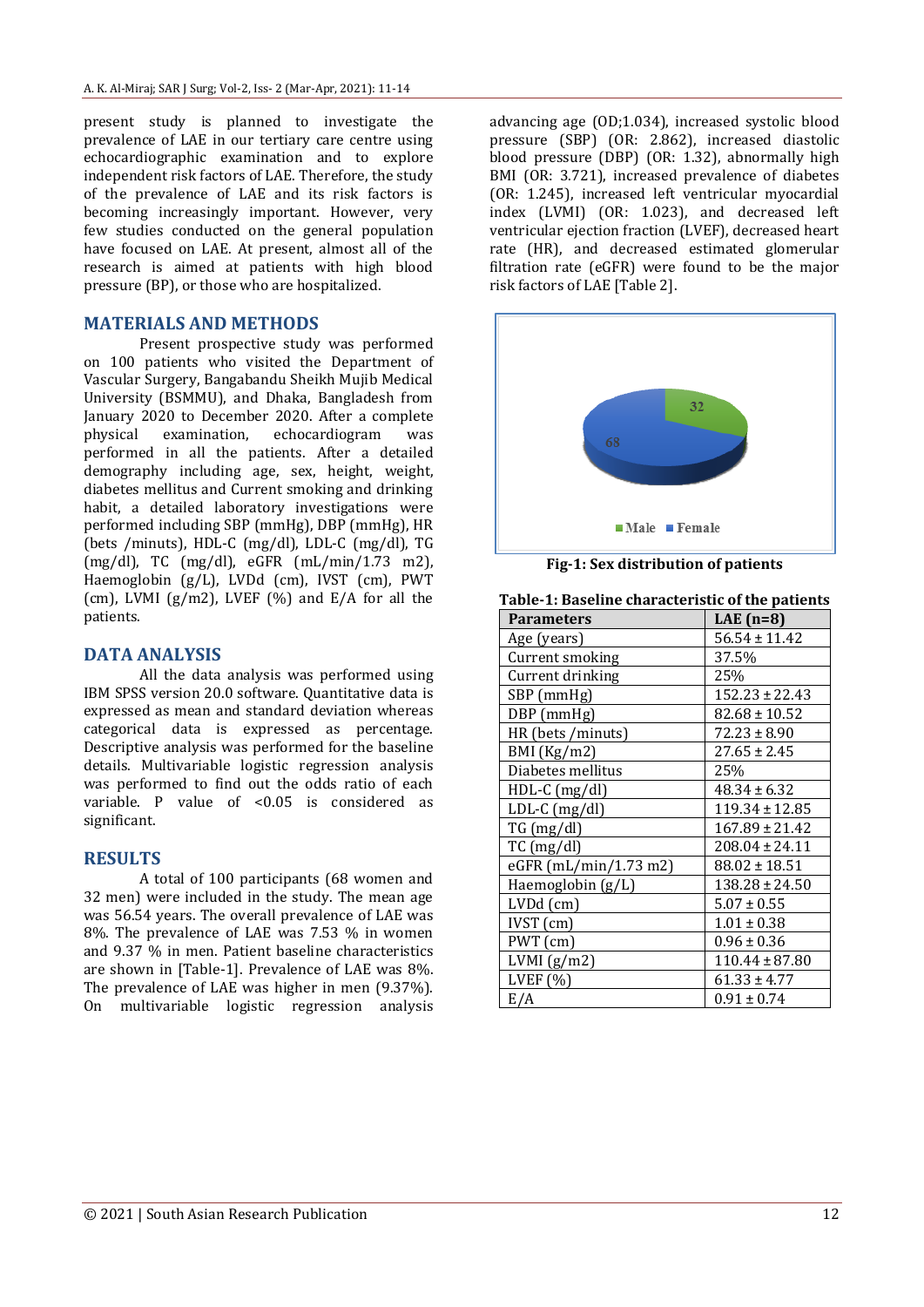| <b>Parameters</b>     | <b>LAE</b> |                    | P value |
|-----------------------|------------|--------------------|---------|
| Gender                | 1.38       | $(1.023 - 1.447)$  | 0.049   |
| Age (years)           | 1.04       | $(1.025 - 1.038)$  | 0.002   |
| Current smoking       | 0.81       | $(0.527 - 0.928)$  | 0.001   |
| Current drinking      | 1.24       | $(1.021 - 1.71)$   | 0.036   |
| $SBP \ge 140$         | 2.82       | $(1.682 - 2.988)$  | < 0.001 |
| DBP $\geq 80$         |            | 1.32 (1.068-1.623) |         |
| HR (bets /minuts)     | 0.98       | $(0.967 - 0.998)$  | < 0.001 |
| BMI $\geq$ 30         | 3.712      | $(3.216 - 4.678)$  | < 0.001 |
| Diabetes mellitus     | 1.25       | $(1.04 - 1.988)$   | < 0.001 |
| TG (mg/dl)            | 0.876      | $(0.867 - 1.281)$  | 0.423   |
| $TC$ (mg/dl)          | 1.121      | $(0.989 - 1.683)$  | 0.442   |
| eGFR (mL/min/1.73 m2) | 0.968      | $(0.946 - 0.998)$  | 0.002   |
| Anemia                | 1.124      | $(0.989 - 1.682)$  | 0.058   |
| <b>LVMI</b>           | 1.023      | $(1.001 - 1.043)$  | < 0.001 |
| <b>LVEF</b>           | 0.884      | $(0.786 - 0.946)$  | < 0.001 |
| E/A                   | 0.882      | $(0.723 - 1.143)$  | 0.228   |

**Table-2: Multivariable logistic regression analysis of risk factors related to left atrial enlargement**

## **DISCUSSION**

The overall prevalence of LAE was 8%. The prevalence of LAE was 7.53 % in women and 9.37 % in men. In agreement to present study a study from Bangladeshi including 11,956 subjects aged ≥30 years reported that the overall prevalence of LAE was 6.43 % for subjects aged over 30 years. The prevalence of LAE was 6.78 % in women and 6.02 % in men [11]. Another study from Poland reported the high prevalence (15.7 %) of LAE when cut off of LA diameter in an urban population of Poland was used. As for the indexed LA diameter, the prevalence was 8.8% [1]. In present study we found that advancing age and female sex were significantly associated with LAE which is line with the previous studies [13, 14]. Possible reasons for increasing the prevalence with advancing age may be due to valvular degeneration, cardiac systolic or diastolic dysfunction and hypertension. In our series, high SBP was significantly associated with LAE. In agreement to present study previous study by Stritzke et al., also found that LA pressure load in hypertensive individuals resulted in an increase in LA size [15]. Furthermore, in our series it was found that presence of diabetes mellitus and lower eGFR were found to be significant predictor of LAE in the general population. This is in line with the previous study done by Cuspidi et al., and Hirst et al., [16, 17]. Previous studies confirmed that higher LVMI was associated with left atrial size [16, 18]. Additionally, the association between BMI and LAE was shown to be the most obvious in our study, which was consistent with many other studies [19, 20]. Especially, Stritzke et al. reported that obesity appears to be the most important risk factor for LAE in the general population [20]. We also found an important result: diabetes and lower eGFR were positively associated with LAE in the general

population, which was also consistent with previous studies [21, 22]. However, in our study, the association between diabetes, eGFR and LAE was only observed in men but not in women, after adjusting for sex. Present study is the affirmation for the findings of these studies. Appleton et al. showed that increased LVMI was related to increased LV stiffness and increase in LV filling pressure, which leads to LA enlargement [13].

#### **CONCLUSION**

In our population we found that the prevalence of LAE not as high as that in European and American countries. No significance difference in prevalence was found between both the sexes. Advancing age, high SBP, high DBP, and high BMI, high prevalence of diabetes, high LVMI, and lower LVEF, lower heart rate, and lower eGFR were found to be the major risk factors of LAE.

#### **Availability of Data and Materials**

All of data and materials are availability.

#### **REFERENCES**

- 1. World Health Organization. (2019). "Hypertension," 2019, https://www.who.int/news-room/factsheets/detail/hypertension.
- 2. Kingue, S., Ngoe, C. N., Menanga, A. P., Jingi, A. M., Noubiap, J. J. N., Fesuh, B., ... & Muna, W. F. (2015). Prevalence and risk factors of hypertension in urban areas of Cameroon: a nationwide population‐based cross‐sectional study. The Journal of Clinical Hypertension, 17(10), 819-824.
- 3. Li, X., Li, R., Yu, W., Shi, H., & Wei, L. (2002). Characteristics of coronary microvascular lesions in autopsied elderly with hypertensive